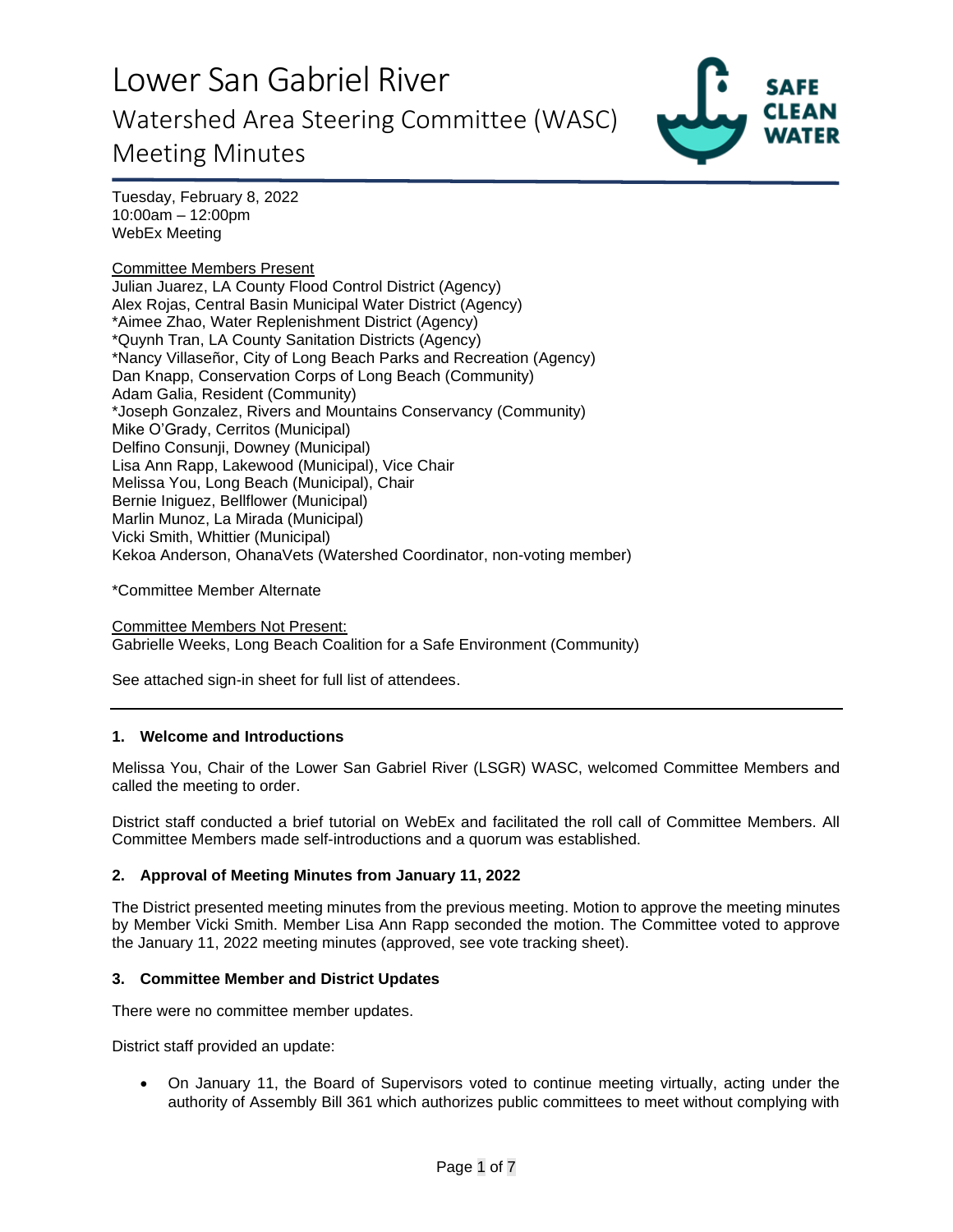

all the teleconferencing requirements of the Brown Act when the situation warrants it. The Board is reviewing every 30 days and will act to cover all the commissions and committees under their authority. Board is meeting today to discuss continuation of virtual meetings.

- The District is continuing to process transfer agreements for Addendums for Year 1 projects and initial transfer agreements for Year 2 projects. Project developers should promptly provide the District with requested information.
- The LSGR WASC now has 5 Infrastructure Program projects and 5 Scientific Studies to consider for the Stormwater Investment Plan.
- The District sent a request for proposal (RFP) to a consultant to develop a Feasibility Study for the Technical Resource Program project concept approved in the Round 2 Stormwater Investment Plan.
- Under the Municipal Program, Annual Plans are due April 1 to the Safe, Clean Water Program. Annual Plans are required to receive the Municipal Program revenue. If any municipality has not submitted their Annual Plan, please do so promptly.
- Claims for the [Low-Income Senior-Owned Special Parcel Tax Exemption](https://safecleanwaterla.org/wp-content/uploads/2021/06/Low-Income-Senior-Owned-Parcel-Application-20210621.pdf) and [general income](https://safecleanwaterla.org/wp-content/uploads/2021/06/General-Income-Based-Tax-Reduction-Application-20210607.pdf)[based tax reduction](https://safecleanwaterla.org/wp-content/uploads/2021/06/General-Income-Based-Tax-Reduction-Application-20210607.pdf) are due May 1, 2022. More information can be found on the [Safe, Clean](https://safecleanwaterla.org/resources/tools/)  [Water Program website.](https://safecleanwaterla.org/resources/tools/)

### **4. Watershed Coordinator Updates**

Watershed Coordinators Kekoa Anderson and Grace Kast provided an update on Watershed Coordinator activities:

- Planning and coordinating workshops with stakeholders and community members.
- Submitted [quarterly report](https://safecleanwaterla.org/wp-content/uploads/2022/02/LSGR-WC-Quarterly-Report-2021_QTR4_REDACTED.pdf) for Q4 2021, which is available on the LSGR WASC website.. o A highlight was the first stakeholder workshop held on October 16.
- Updating Strategic Outreach and Education Plan
	- o Plan was approved at the start of the last fiscal year. Watershed Coordinator Anderson suggested circulating the plan prior to the next meeting and presenting an overview at the next WASC meeting.
- Hosting a joint watershed coordinator meeting with the Lower Los Angeles River watershed coordinators in March. The event will facilitate continuity among the watersheds and will encourage information sharing.
- Hosting the Groundwater Festival in the early summer after being canceled last year due to COVID.
- Conducting Gateway Area Pathfinding (GAP) Analysis in order to better understand needs for projects.
- Holding a virtual workshop about the application process for SCWP funding on February 17. The lead from the Tree People consulting team will be involved.
- Identified five low-cost potential regional projects. Hoping to add more to the list of potential projects.

Member Delfino Consunji commented that the City of Downy is holding an open-house event with the police and fire departments at the beginning of May. The Member suggested that the Watershed Coordinators attend and collaborate. Member Consunji confirmed that they are the point of contact for the event. The event will be held in-person, at Independence Park. They are expecting attendance from a few hundred people. Watershed Coordinator Kast noted that they may coordinate with the Lower Los Angeles River watershed coordinators as well. Watershed Coordinator Anderson shared that they are working on getting water bottles and other items with their logo to distribute to members of the public.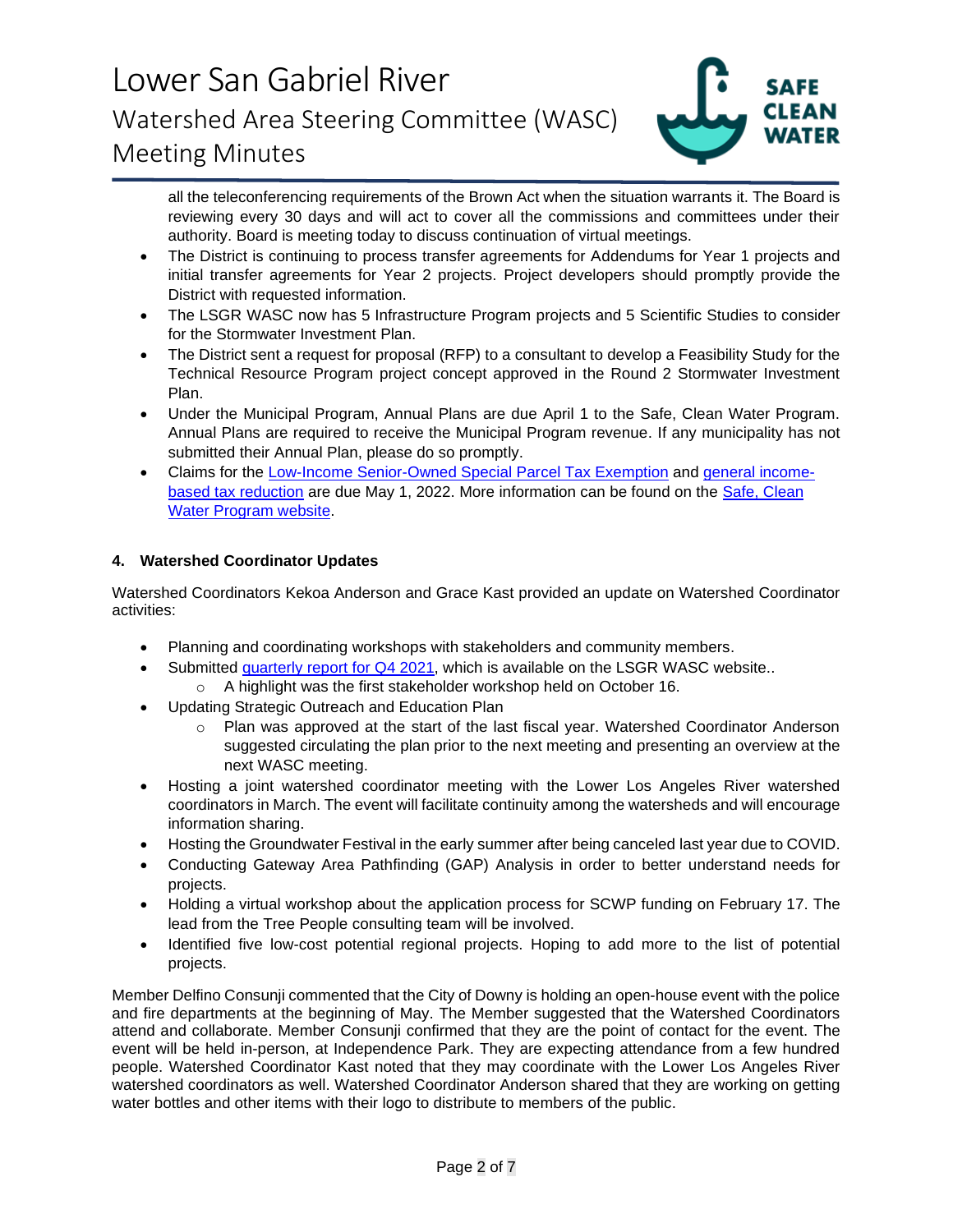

Vice Chair Lisa Ann Rapp shared that an Earth Walk event will be held on March 12. Prior to COVID, the event drew between 500 and 600 attendees. Watershed Coordinator Anderson committed to attending.

Vice Chair Rapp shared that their municipality, Lakewood, was going to submit a proposal through the Clean California Program but ultimately decided against it. Watershed Coordinator Anderson added that the Program's application process felt impersonal, and the forms made it hard to highlight project details. They are focusing on local programs that are likely to be rewarded funding.

#### **5. Ex Parte Communication Disclosures**

Vice Chair Rapp shared that they have been working with Accelerate Resilience LA throughout the last year. Vice Chair Rapp participated in briefings for the fourth and fifth Supervisorial District staff and for the League of California Cities.

#### **6. Public Comment Period**

There were no public comments.

#### **7. Discussion**

#### a. **Review Preliminary Rankings of Infrastructure Program (IP) Projects**

District staff presented the WASC's preliminary project rankings of the five projects that received passing scores from the Scoring Committee. Eleven out of 16 WASC members submitted preliminary rankings. The order, as a result of those preliminary rankings, is as follows:

- 1. York Field Stormwater Capture Project
- 2. Bellflower Simms Park Stormwater Capture Project
- 3. Lakewood Equestrian Center
- 4. Artesia Park Stormwater Capture Project
- 5. Heartwell Park at Clark Channel Stormwater Capture Project

District staff shared the scores awarded by the Scoring Committee and reminded the WASC that the Scoring Committee conducts a pass/fail assessment.

Member Knapp asked if the scores are self-scored by project applicants and then validated. District staff confirmed that applicants receive a preliminary score when they enter information into the project module, and then the Scoring Committee determines the project's final score. Vice Chair Rapp asked if the group could review which projects are asking for design money and which will ultimately ask for construction funding. District staff shared the SIP tool.

Member Consunji asked if the five members that did not provide rankings could provide rankings before the next meeting. District staff said they will follow up with WASC members so they can have scores from everyone at the next meeting.

Member Mike O'Grady observed that many projects seem to be concentrated in one area of the community and asked if anyone could speak on the results of the Path Finding study, as they would like to know which areas in the community are in need of projects. Member O'Grady noted that concentrating projects in one area is not as helpful as spreading them throughout the watershed.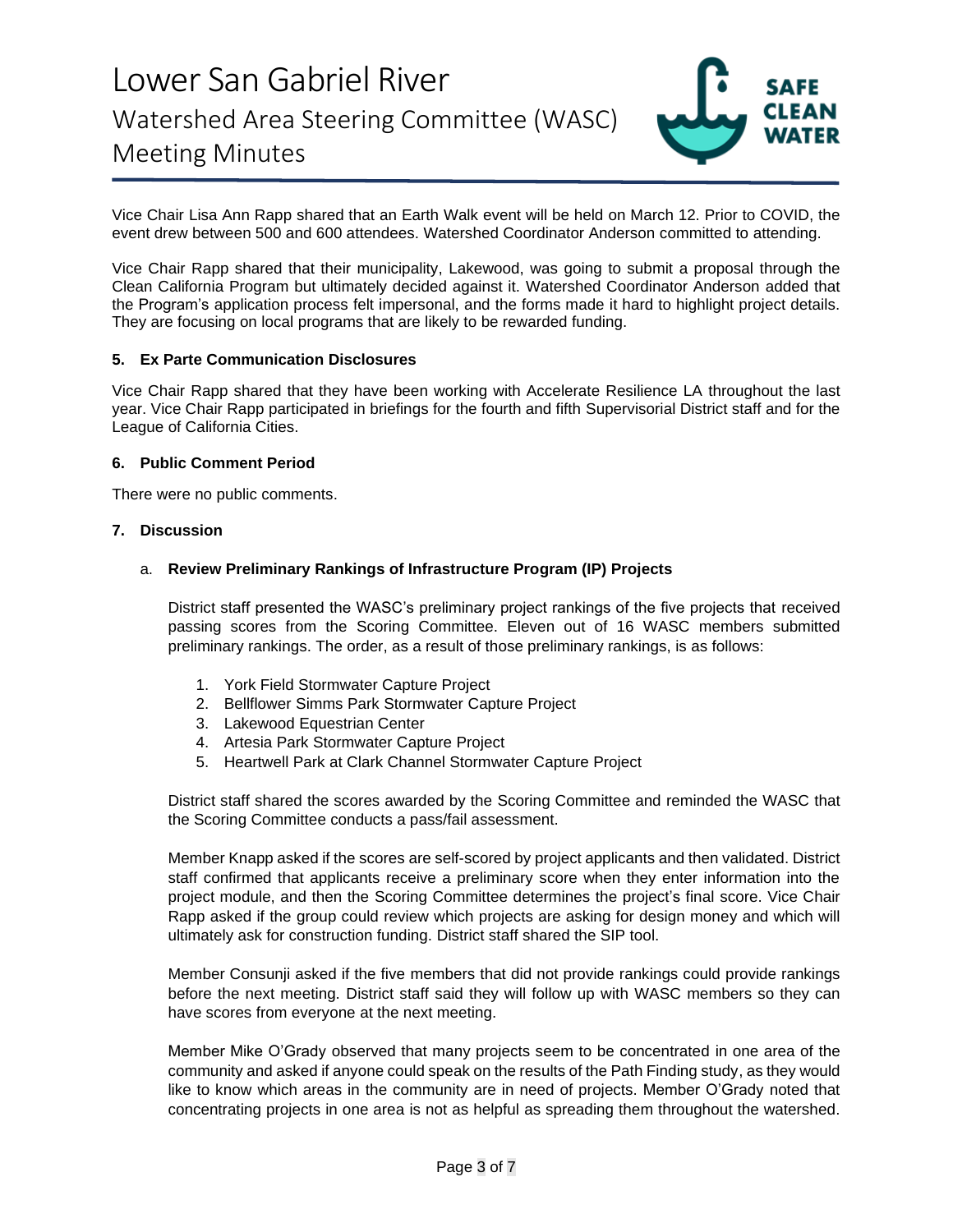

The Member is inclined to approve design funds now and discuss larger construction approvals after they have the results of the Path Finding study. Traci Gleason (Gateway Water Management Authority) said that the Path Finding study was part of the last SIP that was approved but are waiting for the approved transfer agreement and will issue NTP to consultant once the transfer agreement is received. Chair You asked District staff if a map of the approved projects is available. District staff presented the map on the SCW Portal.

Member Vicki Smith spoke on behalf of the York Field Stormwater Capture Project and observed that it is the only proposed project in that geographical area. The area is known to have subsidence and sediment issues. At Vice Chair Rapp's request, Member Smith confirmed the project is requesting design funds and will ask for additional funding for construction in fiscal year 2024-2025.

Member Quynh Tran from the Sanitation District asked if anyone from the York project reached out to the Sanitation District. John Hunter said they will reach out during the design phase. Oliver Galang said that the project relies on a downstream dry water diversion to Adventure Park, so coordination with the Sanitation District is not yet necessary and will be done during design phase. Member Tran asked if the Adventure Park project included potentially diverted stormwater in the sewer capacity analysis. Oliver Galang responded that yes, a dry weather capacity analysis was conducted. John Hunter noted that the Flood Control District specifically asked them not to divert dry weather flow because they need it at Adventure Park.

Vice Chair Rapp spoke on behalf of the Lakewood Equestrian Center Project, clarifying that they are requesting design funds and will have a 25% local match. When they eventually request construction funds, they will provide a local match. They are also looking for supplemental grant funds. Vice Chair Rapp mentioned the Scoring Committee Chair, Bruce Reznick, commented that the project's approach to community outreach and engagement was one of the most robust he had seen go through scoring. The Member believes the applicants have accurately understood what the community wants out of the project. The Conservation Corps of Long Beach led the community engagement effort.

Member Bernie Iniguez of the City of Bellflower spoke on behalf of the Bellflower Simms Park Stormwater Capture Project, sharing that the City set aside \$2 million for construction of the project, and is prepared to commit additional funds as a larger match. The project is located in an area of the city that needs updated park amenities. Member Gonzalez said the feasibility study showed that infiltration was not necessarily suitable, but in the diagrams and descriptions, it seems that the underground capture area does allow for subsurface infiltration. They asked if subsurface infiltration will occur. Oliver Galang said the design would not include infiltration but would incorporate filtration.

District staff noted that partial funding design guidelines are located on the SCWP website.

Member Gonzalez expressed support for the Lakewood Equestrian Center Project.

John Hunter noted that the Artesia Park Stormwater Capture Project is being submitted for design only.

Member Iniguez said that the design for the Bellflower project is anticipated to be complete by October 2022.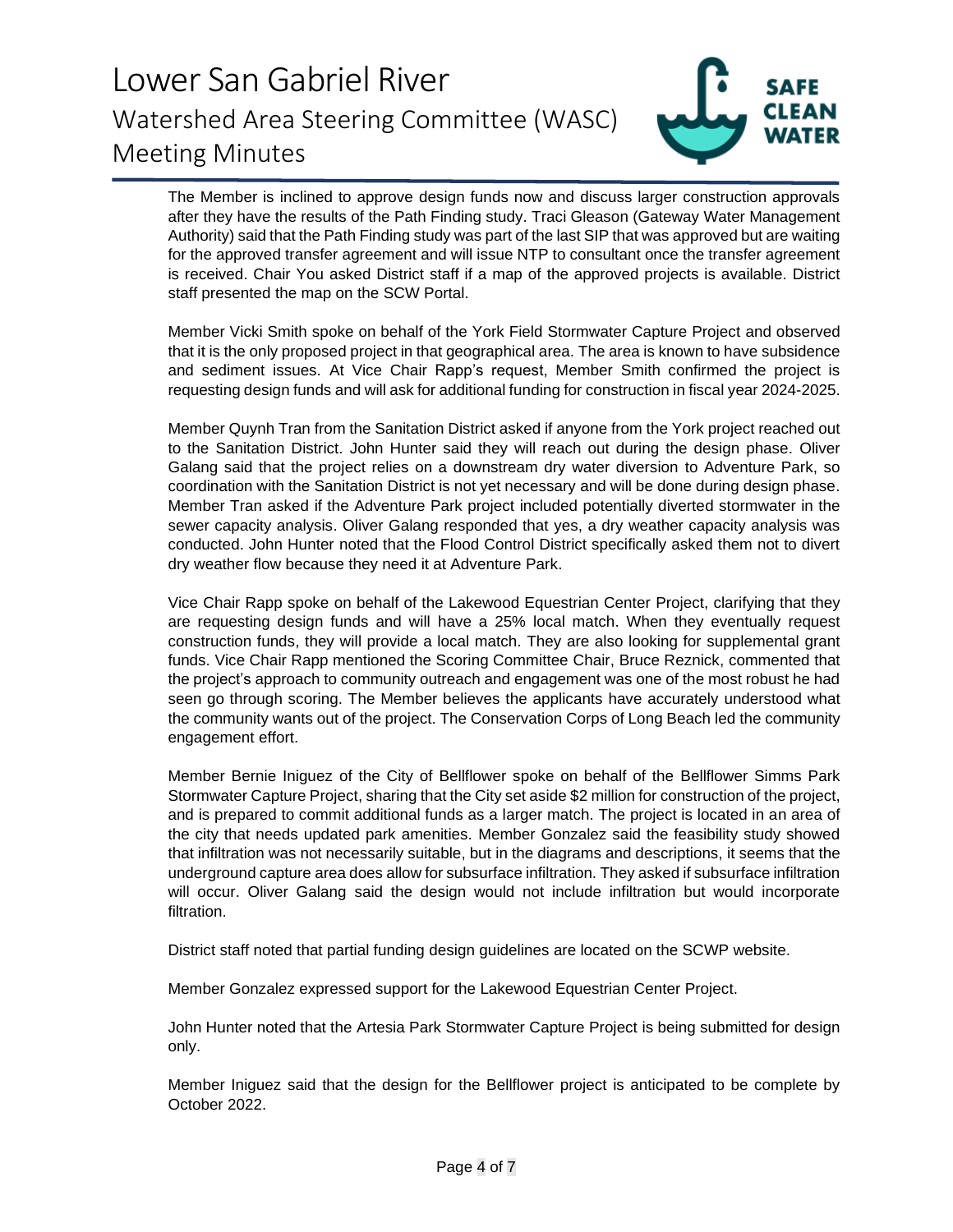

The WASC called on Richard Watson (City of Long Beach) to speak on behalf of the Bellflower Simms Park Stormwater Capture Project and the Heartwell Park at Clark Channel Stormwater Capture Project. Watson commented that the Committee previously funded design for the Bellflower project. Now the project is being submitted as a three-year construction project. The Heartwell project is being submitted for either design-only or design and construction funding. Watson commented on the importance of both projects. Watson mentioned that funding design only for Heartwell Park at Clark gives them time and Long Beach needs to finish Skylinks Park which is in final design and will be in construction soon. Watson said funding is critical for the Simms Park Project because it has been designed and would like to have design funding of Heartwell Clark approved so they can start design and pursue outside funding as well.

Member Smith of the York Field project said they have a 25% match of local funds and a great deal of community support, particularly from baseball and softball groups.

Vice Chair Rapp asked about the status of the Bellflower project. Member Iniguez said they have 10% design completed and will have the full design with 100% plans by October.

Member Consunji asked for a review of current SCWP funding information for each city. District Staff said that they can provide a list of projects, cities, and allocations at the next meeting.

Vice Chair Rapp asked if the WASC should review the distribution of funding across the region. District staff said they would like to provide more guidance on that in the future. At this point, however, the WASC should focus on ensuring projects are generally distributed throughout the region.

Tori Klug (Stantec, Regional Coordination) noted that ordinance language says that benefits rather than dollar amounts need to be distributed among municipalities.

District staff presented a map of approved stormwater projects. Member O'Grady said they would like to see a map that only shows projects that have been completed or have funding for construction. Only Operations & Maintenance projects have been completed at this point. District staff said that the map cannot filter that information at this point. Member Gonzalez noted that it would be helpful for map symbols to vary in size depending on award amounts. Member Alex Rojas asked if it would be possible to show completed projects and symbolize benefits on the SIP map. District Staff said they will look into incorporating those updates as applicable, but they do not expect it to be ready for this year's deliberations.

#### b. **Lower San Gabriel River Project Prioritization and Selection Discussion for populating the Fiscal Year 2022-23 Stormwater Investment Plan**

District displayed the SIP tool to facilitate funding scenarios for SIP FY22-23.

District staff noted that under the proposed project funding scenario for only top two projects from the preliminary rankings, assuming constructions costs, and not including scientific studies, years 2 and 3 would be over-allocated. The District noted that many applicants have shared that their schedules are subject to change and they are looking for funding elsewhere, meaning the applicants may not use all the funding they have requested from SCWP. Member Knapp added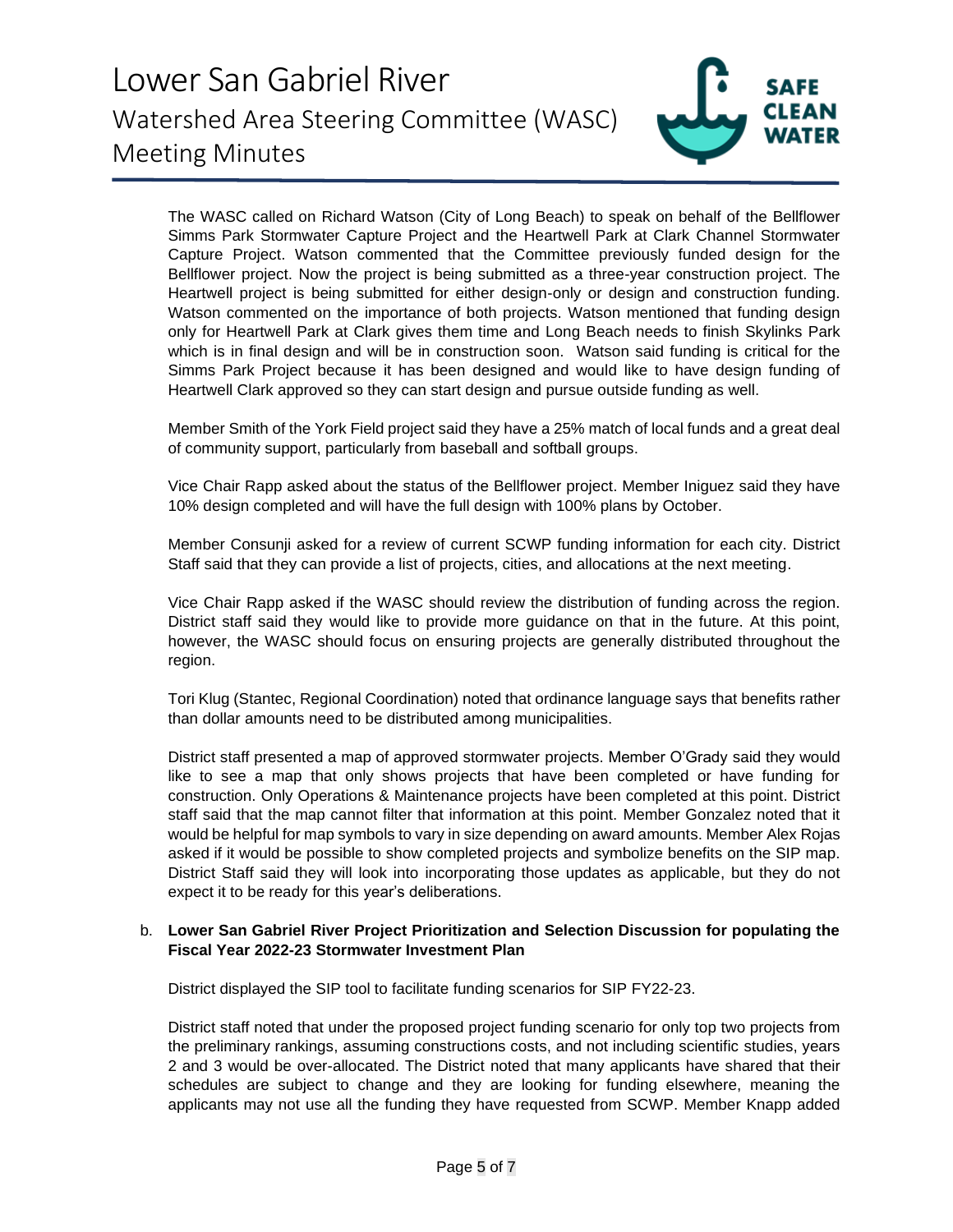

that the intention of the SCWP is not to fund all projects in their entirety – it is to leverage the funds against other sources. Vice Chair Rapp said they would need to review the status of all the WASC's previously approved projects, as delays in transfer agreements can delay design work. The District identified the previously approved projects which are not requesting additional funds this year.

Member Knapp observed that most of the proposed projects require multiple millions of dollars, so the Committee cannot fully fund them. The Member asked if the Committee should prioritize funding smaller, more nature-based projects or if they should fund fewer, larger projects. District staff reminded the WASC that one of the goals of the program is to fund a distribution of projects that vary in size and scale. Vice Chair Rapp said they cannot make a determination until after they have the opportunity to consider the scientific studies for funding. The Vice Chair asked District staff when they would have an evaluation of the scientific studies. District Staff shared that they hope to have some or all of the evaluations by the next meeting. Vice Chair Rapp shared that the Southern California Coastal Water Research Project (SCCWRP) evaluations are necessary for the WASC's deliberations and should be distributed in advance of the meetings. Chair You asked if the District could obtain a preliminary ranking of the scientific studies. District staff confirmed they would be able to, assuming everything is ready in time.

Member Rojas shared that approved funded projects may have to obtain additional outside funding and reduce amount needed from what was earmarked. With approval of projects and earmarked funds, less funding will be available for use in the future and the WASC could consider funding scientific studies or core aspects of projects first. Chair You added that they may consider awarding partial funding.

Mike Antos (Stantec, Regional Coordination) noted that some projects may discover they have cost overruns or savings. The WASC may consider setting aside a reserve of money for this scenario.

Member Consunji asked if they can cap funding approvals to minimize issues with overrun fundings. Member Knapp and Rojas echoed Member Consunji's question. Vice Chair Rapp suggested refraining from funding construction until design is complete, because construction estimates are typically more reliable once plans are complete. The Vice Chair noted that the projects currently proposed are all municipality-led and highlighted that projects eventually submitted by non-governmental or community-based organizations (NGOs and CBOs) may find it more difficult to comply with funding caps. Antos reminded members that the WASC is committed to funding projects through completion, because they don't want to commit money to a project that will not ultimately reach fruition.

Chair You voiced that two hours may not be enough time for SIP deliberation at a future meeting and asked District staff to clarify when they hope to send the approved SIP to the Regional Oversight Committee. District staff clarified that the goal is to have the SIP approved by the WASC in March or April.

### **8. Public Comment Period**

John Hunter shared that Artesia has applied for a number of grants, but not having a "shovel-ready" project has been a barrier. They're asking for design funds from the WASC to try to overcome that barrier.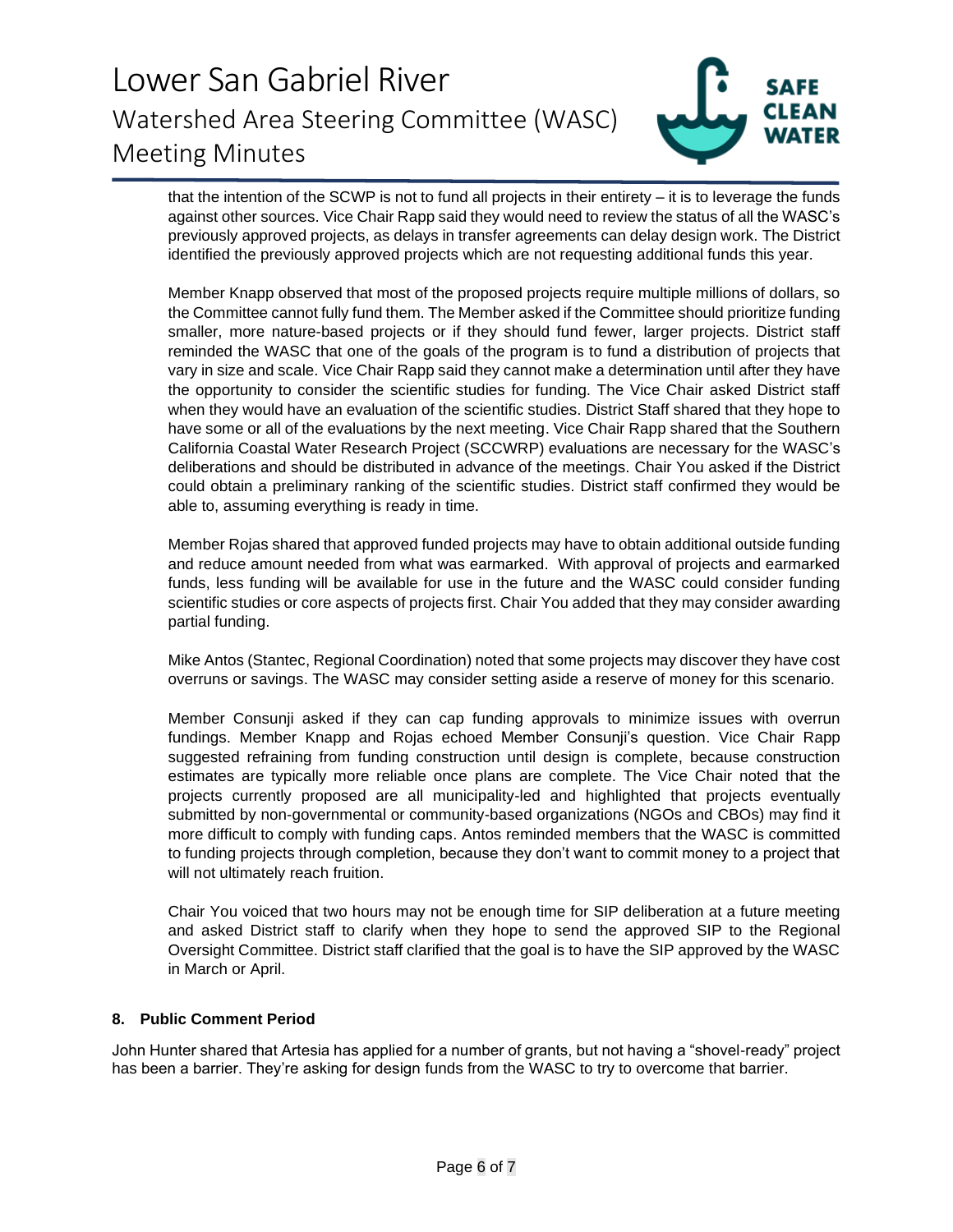

Richard Watson (Richard Watson & Associates) shared thoughts on several items discussed. First, Watson expressed a willingness to work with District staff to prepare a table or figure that enumerates the benefits accrued by both funded and proposed projects. With regards to small projects, Watershed Coordinators are now focused on fourth year projects and should be investing time in helping to develop small projects. Watson noted that SCCWRP coordinates a peer review of the scientific studies projects by researchers. Lastly, Watson shared their opinion that the five-year review of benefits by municipality should separate out funding acquired from sources other than the SCW Regional Program.

District staff noted that they may work with the LSGR Watershed Coordinator to create the requested maps of funded and proposed projects to inform discussions of project benefits.

### **9. Voting Items**

There were no voting items.

### **10. Items for Next Agenda**

Chair You emphasized the importance of WASC members submitting their rankings for both Infrastructure Programs and Scientific Studies, and of having the SCCWRP review to inform SIP deliberations. Chair You also voiced support for making the next LSGR WASC meeting three hours in length, and noted that the Chair, Vice Chair, and District staff will coordinate to prepare the agenda.

The next meeting of the LSGR WASC is Tuesday March 8, 2022. See the SCWP website for meeting details, including timing and length.

Topics for the next agenda include:

a) Lower San Gabriel River Project Prioritization and Selection Discussion for populating the Fiscal Year 2022-23 Stormwater Investment Plan

### **11. Adjournment**

Chair You thanked WASC members and the public for their attendance and participation and adjourned the meeting.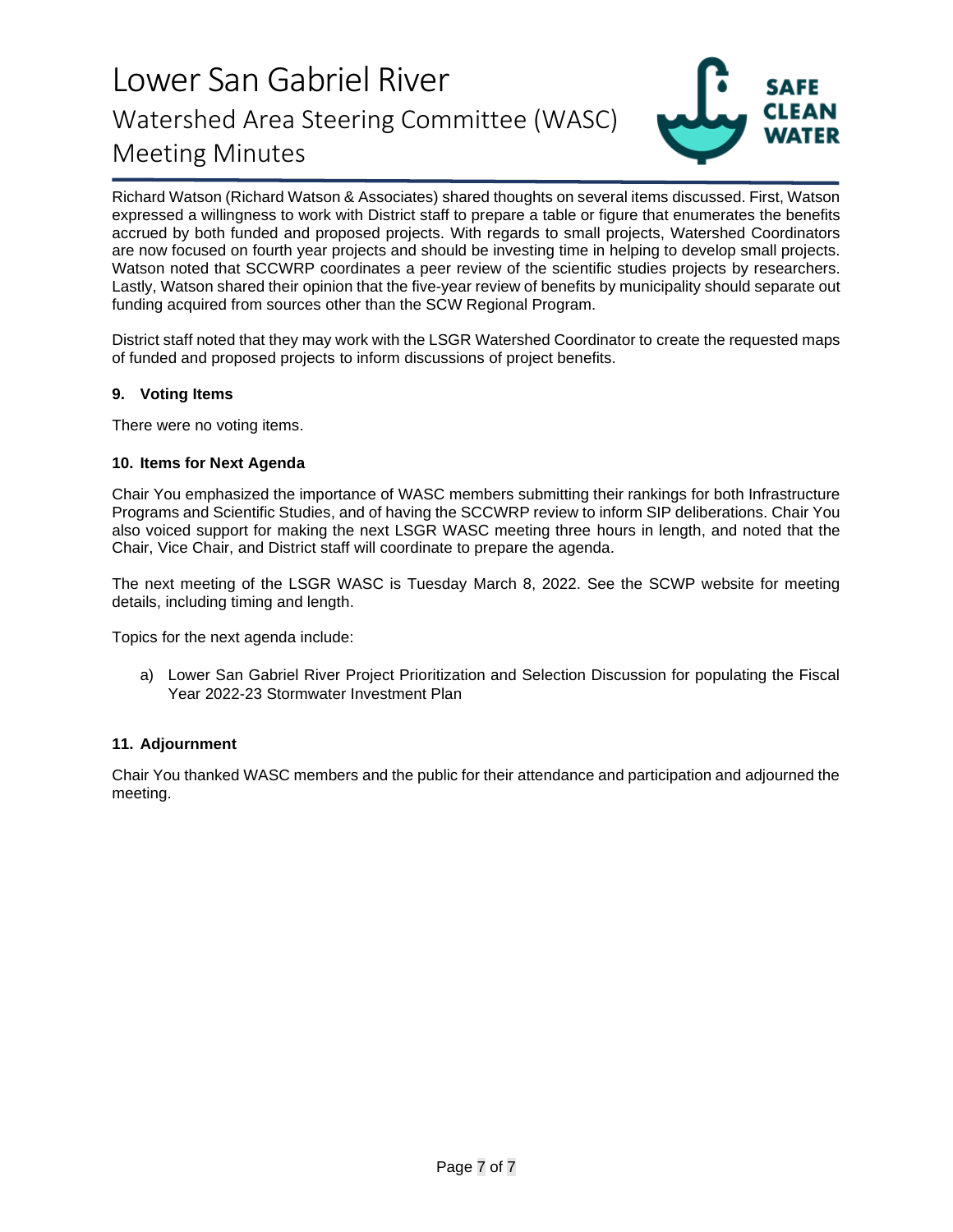| LSGR WASC - February 8, 2022        |                                                       |                        |                     |                      |                     |                                             |  |
|-------------------------------------|-------------------------------------------------------|------------------------|---------------------|----------------------|---------------------|---------------------------------------------|--|
|                                     |                                                       | <b>Quorum Present</b>  |                     |                      |                     | <b>Voting Items</b>                         |  |
| <b>Member Type</b>                  | <b>Position</b>                                       | <b>Member</b>          | Voting/<br>Present? | <b>Alternate</b>     | Voting/<br>Present? | Approve 1-11-2022<br><b>Meeting Minutes</b> |  |
| Agency                              | <b>FCD</b>                                            | Julian Juarez          | X                   | Ramy Gindi           |                     | $\mathsf{v}$                                |  |
| Agency                              | Central Basin                                         | Alex Rojas             | $\mathsf{x}$        |                      |                     | $\mathsf{v}$                                |  |
| Agency                              | Water Replenishment District                          | <b>Rob Beste</b>       |                     | Aimee Zhao           | x                   | a                                           |  |
| Agency                              | <b>Sanitation Districts</b>                           | Kristen Ruffell        |                     | Quynh Tran           | x                   | $\mathsf{v}$                                |  |
| Agency                              | City of Long Beach Parks and Recreation Stephen Scott |                        |                     | Nancy Villaseñor     | x                   | $\mathsf{v}$                                |  |
| <b>Community Stakeholder</b>        | Conservation Corps of Long Beach                      | Dan Knapp              | X                   | Irene Lopez-Muro     |                     | $\mathsf{v}$                                |  |
| <b>Community Stakeholder</b>        | Resident                                              | Adam Galia             | X                   | <b>Thalia Campos</b> |                     | $\mathsf{v}$                                |  |
| <b>Community Stakeholder</b>        | <b>Rivers Mountains Conservancy</b>                   | <b>Mark Stanley</b>    |                     | Joseph Gonzalez      | $\pmb{\times}$      | $\mathsf{v}$                                |  |
|                                     | Long Beach Coalition for a Safe                       |                        |                     |                      |                     |                                             |  |
| <b>Community Stakeholder</b>        | Environment                                           | <b>Gabrielle Weeks</b> |                     |                      |                     |                                             |  |
| <b>Community Stakeholder</b>        |                                                       |                        |                     |                      |                     |                                             |  |
| <b>Municipal Members</b>            | Cerritos                                              | Mike O'Grady           | x                   |                      |                     | $\mathsf{v}$                                |  |
| <b>Municipal Members</b>            | Downey                                                | Delfino Consunji       | $\pmb{\chi}$        | Dan Mueller          |                     | $\mathsf{v}$                                |  |
| <b>Municipal Members</b>            | Lakewood                                              | Lisa Ann Rapp          | X                   | Konya Vivanti        |                     | $\mathsf{v}$                                |  |
| <b>Municipal Members</b>            | Long Beach                                            | Melissa You            | X                   | Wataru Kumagai       |                     | $\mathsf{v}$                                |  |
| <b>Municipal Members</b>            | Bellflower                                            | Bernie Iniguez         | $\mathsf{x}$        | Glen Kau             |                     | $\mathsf{v}$                                |  |
| <b>Municipal Members</b>            | La Mirada                                             | Marlin Munoz           | x                   |                      |                     | y                                           |  |
| <b>Municipal Members</b>            | Whittier                                              | Vicki Smith            | $\mathsf{x}$        | Kyle Cason           |                     | $\mathsf{v}$                                |  |
| <b>Watershed Coordinator</b>        |                                                       |                        |                     |                      |                     |                                             |  |
| <b>Non-Voting Member</b>            | <b>OhanaVets</b>                                      | Kekoa Anderson         | X                   | <b>Grace Kast</b>    | x                   | <b>NA</b>                                   |  |
| <b>Total Non-Vacant Seats</b>       |                                                       | 16                     |                     |                      | Yes (Y)             | 14                                          |  |
| <b>Total Voting Members Present</b> |                                                       | 15                     |                     |                      | No(N)               | $\overline{0}$                              |  |
| Agency                              |                                                       | 5 <sup>5</sup>         |                     |                      | Abstain (A)         | $\blacktriangleleft$                        |  |
| <b>Community Stakeholder</b>        |                                                       | 3 <sup>1</sup>         |                     |                      | <b>Total</b>        | 15                                          |  |
| <b>Municipal Members</b>            |                                                       | $\overline{7}$         |                     |                      |                     | Approved                                    |  |